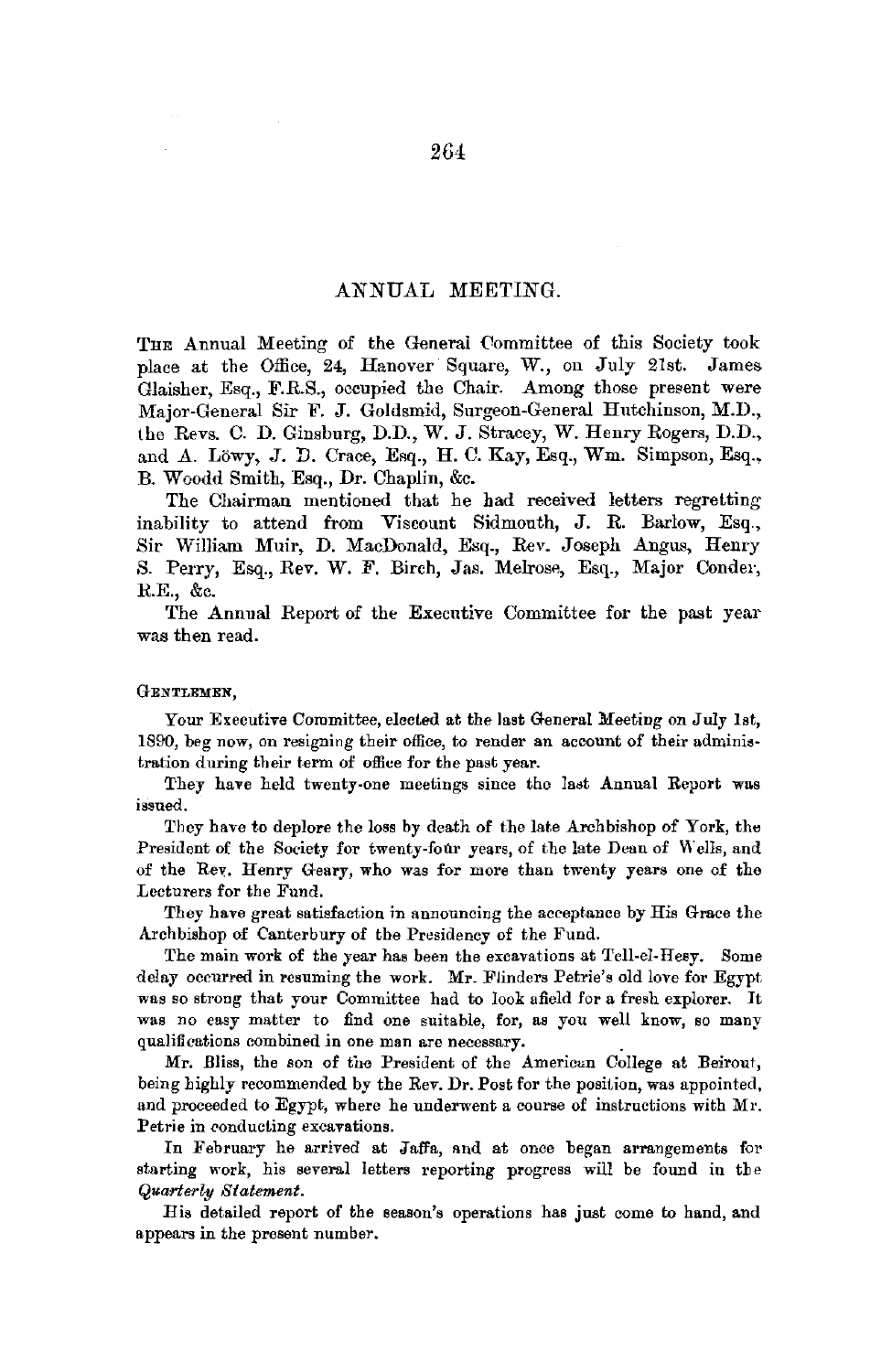Herr Schick continues to report on all newly discovered objects in or near Jerusalem. His endeavours to find the continuation of the rock-cut channel south of the Virgin's Fountain were at last rewarded by success, though not before sinking several shafts over 30 feet in depth. Ou striking the channel, which is partly a rock-cut tunnel, he followed it for over 200 feet. What this channel or drain belongs to, or where it comes from or leads to, has not yet been decided. Unfortunately, the work was put a stop to by order of the Governor, owing, it is thought, to the lameutable removal of the Siloam inscription, which has roused the suspicions of the Turkish authorities.

Everyone interested in the archaeology of Palestine will have learned with regret that this famous inscription was cut out of the rock tunnel and carried away some time during last year. It was broken in removal and the fragments sold to a person in Jerusalem. On receiving this intelligence your Executive Committee immediately forwarded to His Excellency Ilamdi Bey a resolution expressing their regret and their hope that steps would be taken to secure the fragments. A few weeks later Mr. Kayat, Acting British Consul at Jerusalem, reported that through his endeavours the inscription had been recovered and handed over to the Turkish authorities for transmission to Constantinople.

About the time of the removal of this inscription another "Siloam inscription" was produced, and copies of it sent to several persons. There is one in this office. It is a clumsy forgery in seven lines of Phœnician characters.

Among the more important discoveries of the year are  $:$ 

An elaborate rock-cut tomb, and an ancient bath and cistern near Bethany.

Some fine mosaic work in three colours at the so-called "House of Caiaphas."

Another rock-hewn chapel with a Greek inscription at Silwân.

The springing of an arch in "Solomon's Stables" by Mr. Lees. The lower masonry and the part of the arch left are similar to Robinson's Arch and the fragment of an arch near the south-east corner.  $\Lambda$  paper on this subject by Mr. Wrightson, C.E., a report with plans by Herr Schick, and a photograph of the arch by Mr. Lees, have been published in the *Quarterly Statement.* 

Herr Schick and Mr. Lees sent some squeezes and tracings of Hebrew inscriptions and ornamentation found on some ossuaries that were deposited in rock-hewn tombs lately opened up north of the city, on the west side of the Damascus road. These were forwarded to Professor Clermont-Ganneau, who has contributed valuable notes respecting them, which will be found in the current number of the *Quarterly Statement.* 

Herr Schumacher, acting on instructions from the Committee, proceeded to Kana, a village east of Tyre, and photographed (we believe for the first time) and examined the sculptured figures mentioned by Guérin and Renan. No inscriptions were found. Major Conder believes the figures to be of the Roman or Greek period.

Your Chairman has continued his valuable papers on the" Comparison of the Atmospheric Pressure and Temperature in Palestine end in England in the Ten Years ending 1889." These papers are teeming with information on the climate of Palestine.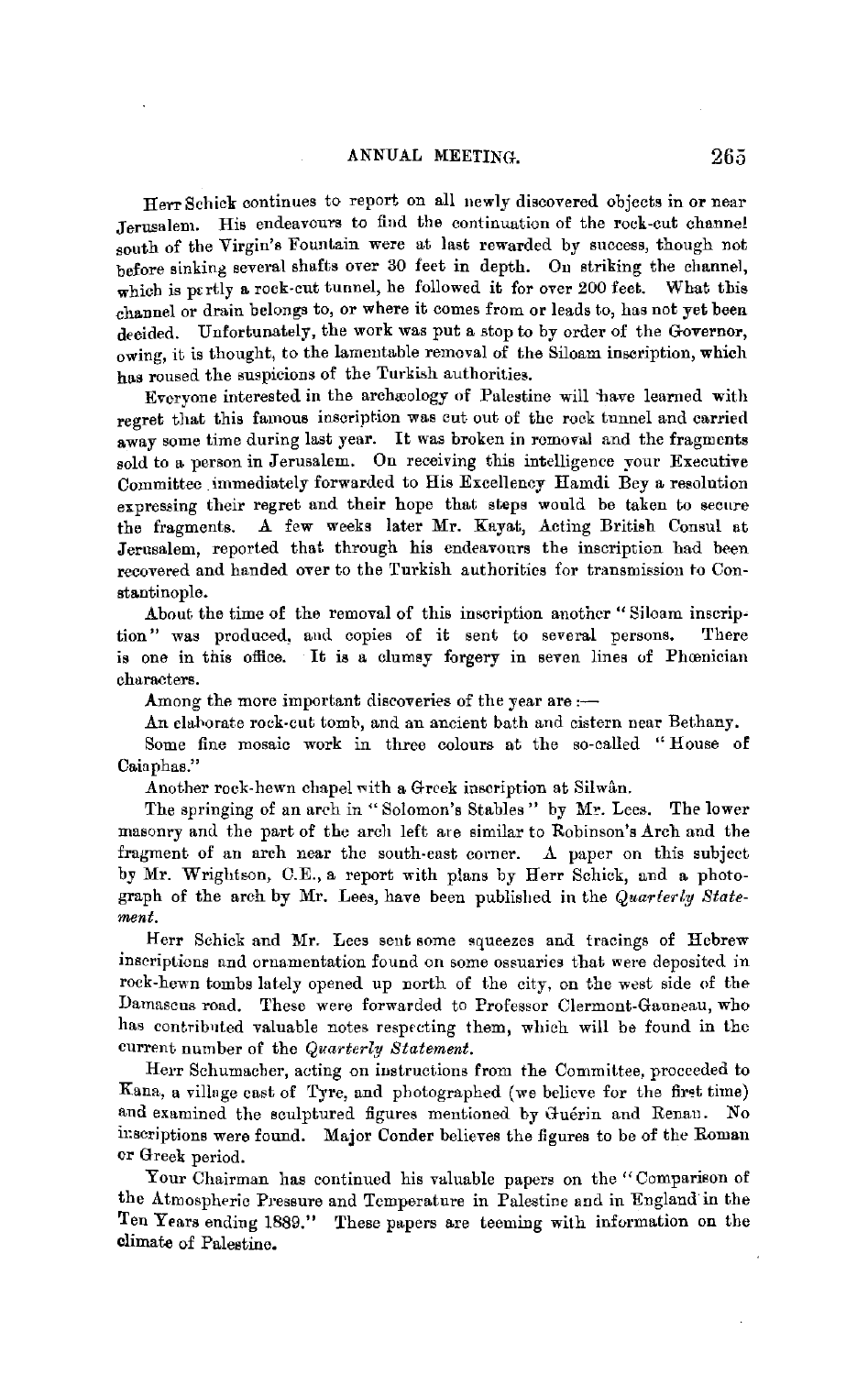An important paper on the Maronites by Mr. F. J. Bliss was received early in the year. The Committee hope to publish this early in the coming year.

The Rev. Dr. Post has contributed an account of his trip to Palmyra, and his second valuable essay on the "Sects and Nationalities of Palestine."

Dr. Chaplin reported the discovery, at Samaria, of a Hebrew weight, having an inscription of two lines, in ancient Hebrew characters, which, translated by Professor Sayce, reads: "Quarter of a quarter of a Netzeg." It is believed to belong to the 8th century B.C.

Professor Hayter Lewis obtained, through the kindness of Miss Amy G. Smith, a squeeze of an inscribed Assyrian tablet, which was found many years ago, when the Sisters of Sion were mnking excavations near the Via Dolorosa. Mr. E. Wallis Budge reports that it is a fragment of an inscription of Sargon (705-721 B.o.), and came from that monarch's palace at Khorsabad.

The premises in Adam Street being now too small for the purposes of the Fund, the commodious rooms in which we are met have been taken.

Your Executive Committee are pleased to report that the collection of objects of interest brought home by officers of the Fund is now entirely in their own hands, and is being arranged for exhibition at the Office of the Fund.

The Rev. Greville J. Chester has rendered valuable assistance in arranging these objects, and Mr. Flinders Petrie has classified and dated the pottery,  $&c$ . found during his excavations at Lachish.

Your Treasurer, Mr. Walter Morrison, has presented to the Fund for Exhibition in the Museum room, six beautiful water-colour paintings by **Mr.**  William Simpson.

- 1. Bahr-el-Kebir, or the Great Sea (underneath the Haram area).
- *2.* The Well of the Steps.
- 3. Column found in driving a Gallery.
- 4. Scarped Rock in Gallery.
- 5. Fallen Voussoirs of Robinson's Arch.
- 6. South-east Corner of the Haram Wall.

These paintings are quite unique, owing to most of the places having been filled at the conclusion of Sir Charles Warren's excavations., 'The best thanks of the Committee are due to **Mr.** Morrison for his valuable gift.

The Executive Committee have pleasure in reporting that since the last General Meeting 207 new subscribers have been added to the list of annual subscribers.

#### PUBLICATIONS.

The new publications of the year have been-

1. A new, cheap and revised edition of "The Bible and Modern Discoveries," by Henry A. Harper. This edition is very popular, and has met with a steady sale.

**2. Mr.** Flinders Petrie's account of his excavations at Tell-el-Hesy was published in January. It is full of detailed information, with many drawings of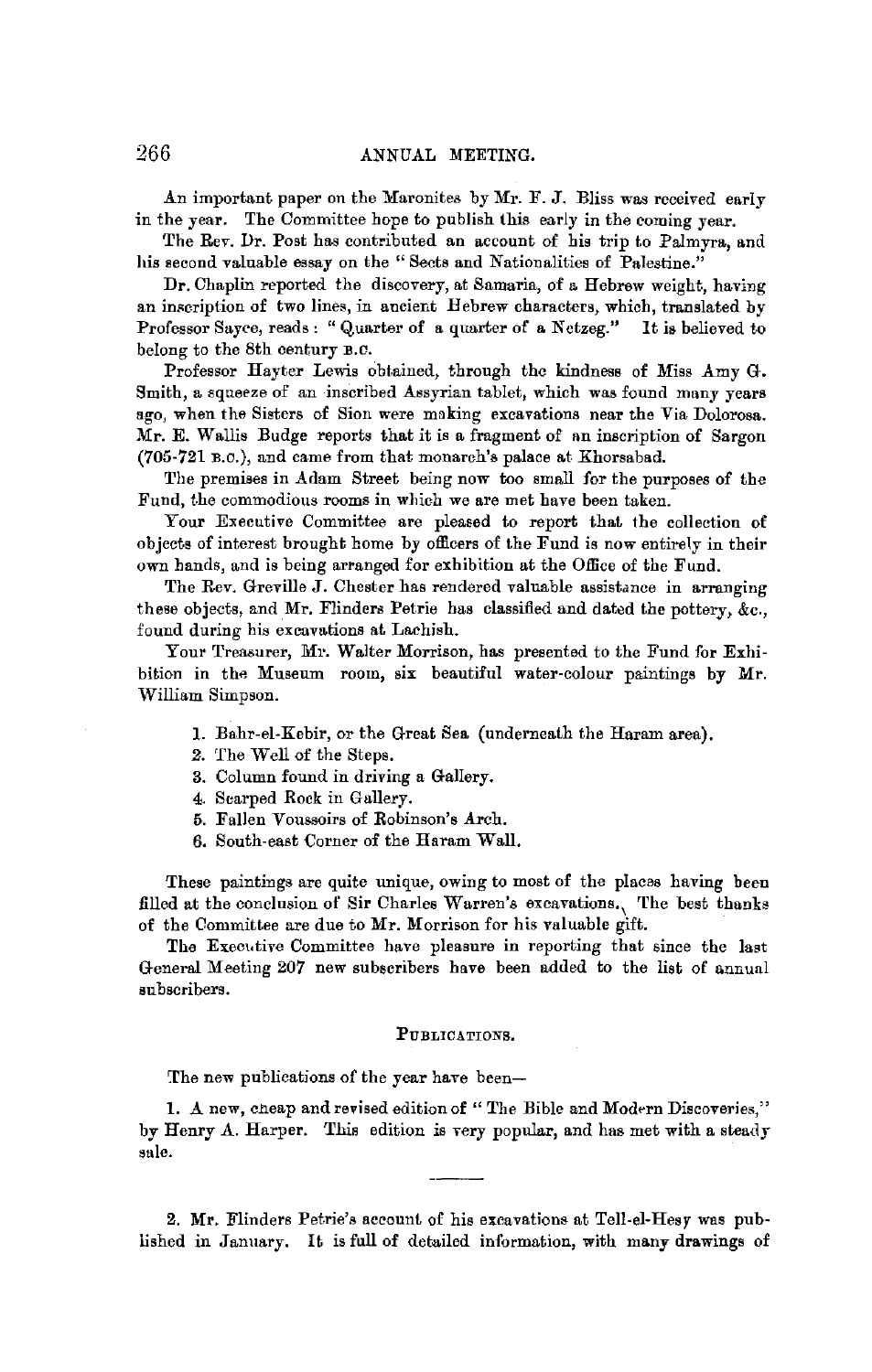the objects found, which are tabulated according to the period they belong to. In the museum room will be found a carefully-classified set of fragments of pottery from Lachish, comprising Phoenician, Amorite, Jewish, and Greek forms, which will be of great value to students of the subject. Corresponding sets have been left by Mr. Petrie at Jerusalem, Jaffa, and Beirat for the instruction of travellers,

3. "The Fauna and Flora of the Wâdy 'Arabah and Sinai" has been sent out to all subscribers to the first edition in order of application.

"The Archæological Mission of Professor Clermont-Ganneau." Proofs of the illustrations of this work have been sent to Y. Ganneau, who is engaged in arranging them and preparing the letter-press.

The raised contour map is in progress. Casts of it in three sections have been made, and **Mr.** Armstrong, when his other duties permit, is closely engaged in working it up for reproduction. It is intended to publish it in plaster of Paris and papier mache. The physical features of the country and Biblical towns will be shown as far as the scale will permit. Fuller information will be given in the *Quarterly Statement*, previous to publication. This very remarkable production of Mr. Armstrong's skill and industry will be of the greatest ralue for use in higher schools and to students generally.

Amongst the reports and papers which have been published in the *Quarterly Statements* since the last General Meeting of Committee are the  $f$ ollowing :-

By Baurath C. Schick-

" The New Road North and East of the City Wall;" "Discoveries at the House of Caiaphas ; " " Another Rock-cut Chapel at Silwân ; " "Christian Tombs in Jerusalem;" "Excavations on Mount Olivet, at the Second Aqueduct, at the Golden Gate, and at Rujm-el-Kahakir."

By Mr. Flinders Petrie-

" Journals" ; "Explorations in Palestine" ; &c.

By Mr. F. J. Bliss-

" Letters on the Progress of the Excavations at Lachish."

By the Rev. J. E. Hanauer $-$ 

"Proverbs and sayings among the Spanish Jews ;" "Notes on Palmyrene Inscriptions; " " A Subterranean Passage in Solomon's Stables; " "Cuttings in the Rock in the Haram Area."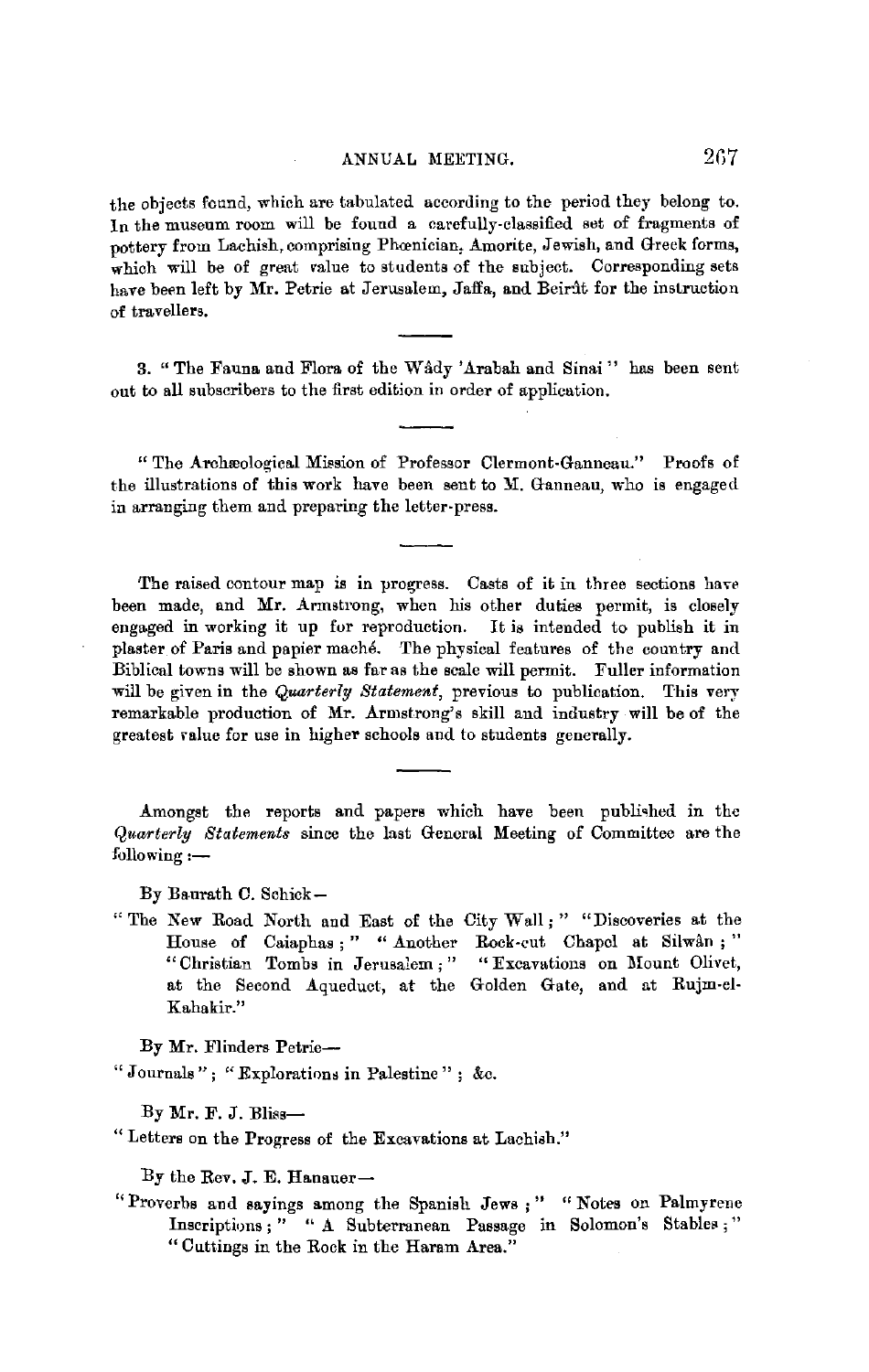By James Glaisher, F.R.S.-

"Comparison of the Atmospheric Pressure and Temperatures in Palestine and in England in the ten years ending 1889, from Observations taken at Sarona, near Jaffa."

By the Rev. George E. Post, M.D.-

"Narrative of a Trip to Palmyra; " "Land Tenure, Agriculture, etc., in Palestine."

By the Right Rev. Lord Bishop of Salisbury-

"Note on an Inscription from the Church of St. Stephen's."

By Dr. Chaplin-

" An ancient Hebrew Weight from Samaria ;" " A Stone Mask from er Râm" (the Hebrew weight and stone mask are to be seen in the Museum); "Gihon."

By T. Wrightson, M.I.C.E.-

"On Relation of certain Arch Springings found within the Area of the Temple of Jerusalem."

By Dr. Selah Merrill-

"On the Pits in the Shittim Plain;" "Castle at Khan Minich;" "Visits to Umm Shita:" "The Natural Bridge at Pells:" and "Inhabitants of Bashan."

By Major Conder, R.E., LL.D., D.C.L., M.R.A.S .--

"The Sculptured Figures near Kana"; "The Native Name of Palmyra"; "The Moabite Stone"; "The Battle of Kadesh"; "The Conquests of Rameses in Galilee"; "Jews and Gentiles in Palestine"; "Monumental Notices of Hebrew Victories"; "On the Chronology of Pottery"; "On the Hebrew Weights"; "Lachish Inscription"; "Quotations of Psalms"; "On the Khabiri or Abiri"; "The Sculptured Tomb at Shefa 'Amr"; "The Early Akkadians in Lebanon"; "The Hittite Prince's Letter"; "On the Altar from Tell Amarna"; " The Hebrews on the Tell Amarna Tablets"; " On Baalgad"; "Mahanaim."

By Professor Hayter Lewis-

" An Assyrian Tablet from Jerusalem "; " Ruins of Church on the Skull Hill, Jerusalem."

By Professor R. W. West, M.A.-

" Barometrical Determination of Heights in Lebanon and Anti-Lebanon."

By William Simpson, M.R.A.S.-

- "Entrance to the Holy Sepulchre"
	- By Major Watson, R.E., C.M.G.-
- " The Holy Sepulchre."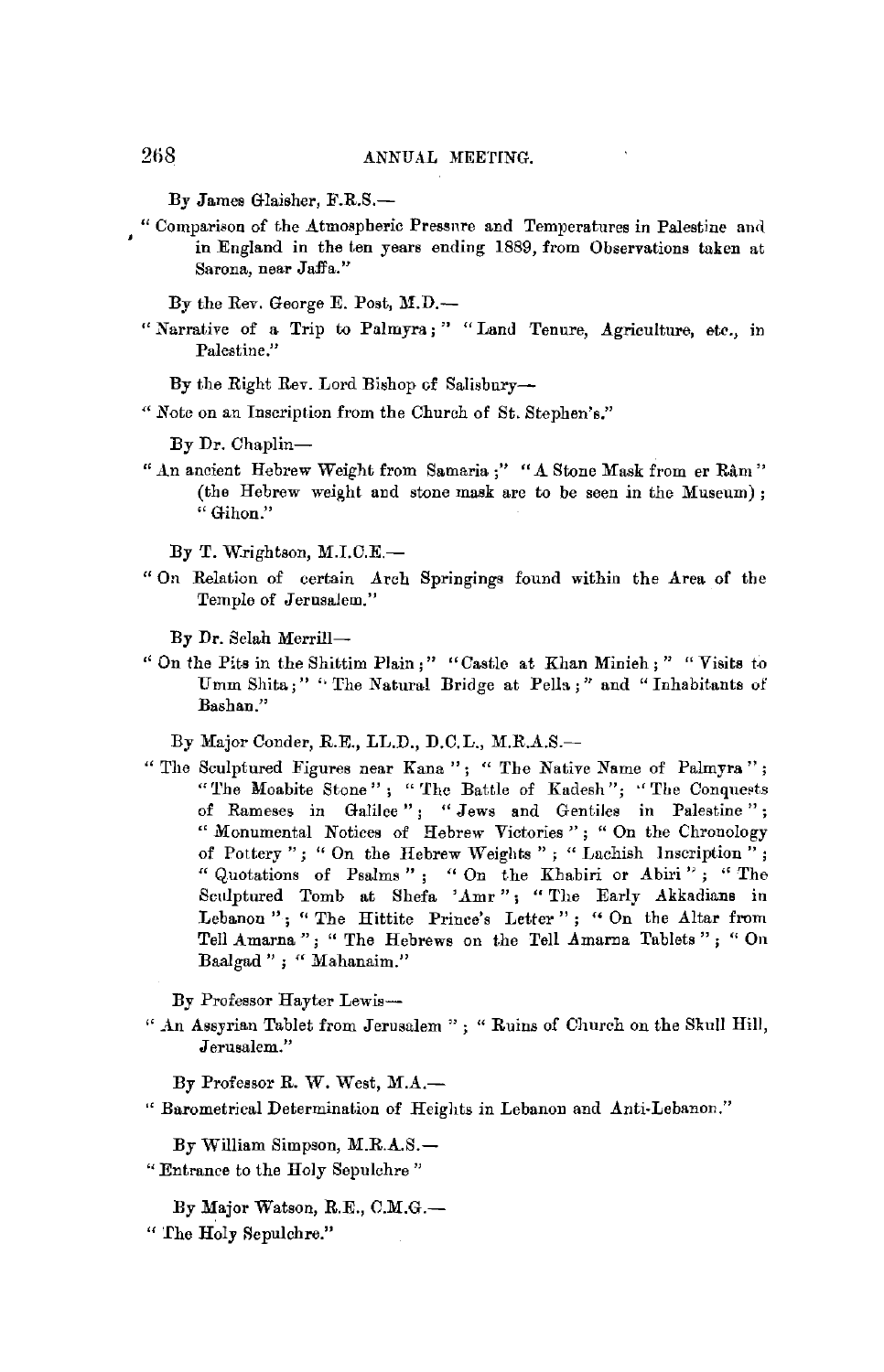By Rev. W. F. Birch-"The 'Gutter'": "Gihon."

By George St. Clair, F.G.S.-" Millo ": " The Fuller's Field."

By Surgeon General Hutchinson, M.D. --" Notes on Figures in the Cave of Saris, and on Malula and its Dialect."

 $By W. C. Winslow, D.D.$ 

" On Acoustics at Mounts Ebal and Gerizim."

By Mrs. Finn-

"The Dead Sea visible from Jerusalem."

By Rev. James Neil-" Pits in the Shittim Plain."

By Rev. Greville J. Chester-"The Stone Mask from er Ram."

By Rev. J. H. Cardew-

" Note on the Identification of Zoar."

By Professor Sayce, LL.D.-"The Lachish Inscription."

By Henry Gillman-"On the site of the Holy Sepulchre."

 $By J. Stow-$ 

" On Mount Horeb."

Your Executive Committee desire again to record their special thanks to the Honorary Local Secretaries for their efforts so cheerfully and readily made on behalf of the Society's work.

It is proposed that the following gentlemen be invited to become members of the General Committee :-

> Lieut.-Col. Goldsmid, War Office. Joseph Sebag-Montefiore, Esq. Isidore Spielman, Esq., C.E. John Dickson, Esq., Her Majesty's Consul at Jerusalem. Rev. R. Appleton, Trinity College, Cambridge. W. M. Flinders Petrie. Esq. G. F. Watts, Esq., Manchester. F. D. Mocatta, Esq.

The following is the balance sheet of the year 1890 :-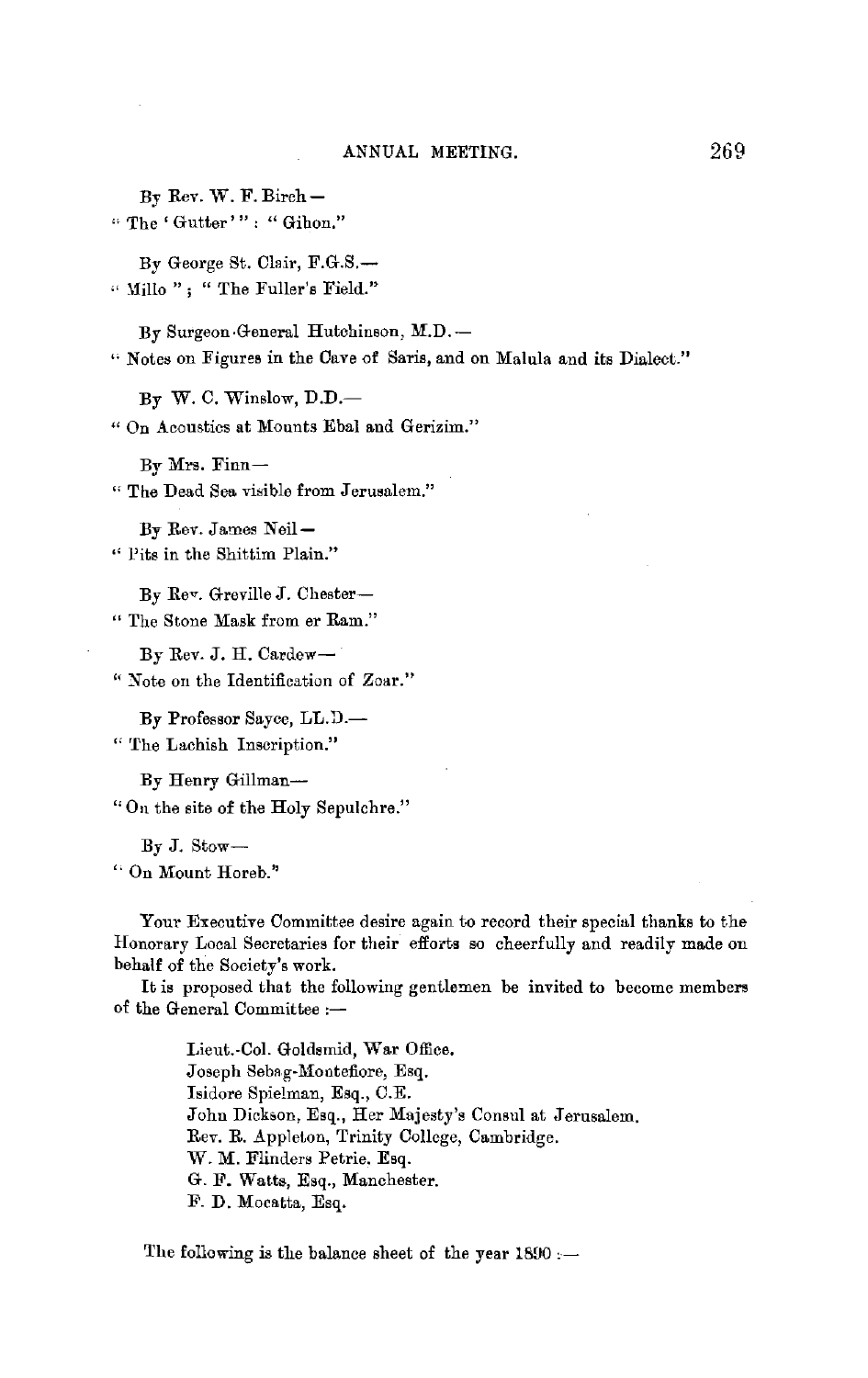### 270 ANNUAL MEETING.

| RECEIPTS.                                                       | EXPENDITURE.                        |                    |            |
|-----------------------------------------------------------------|-------------------------------------|--------------------|------------|
| £<br>s. d.                                                      |                                     | $\pmb{\pounds}$ s. | $d_{\tau}$ |
| To Balance in Bank, 31st                                        | $\rm\,By~Exploration.$ .            | 550 17             | 6          |
| 5<br>3756<br>December, 1889                                     | Printing and Binding,               |                    |            |
| Donations and Sub-                                              | including Quarterly                 |                    |            |
| scriptions 2,674 18<br>1                                        | Statement<br>790 15 10              |                    |            |
| 8<br>Proceeds of Lectures<br>26 14                              | Maps, Lithographs,                  |                    |            |
| Sales of Memoirs of                                             | Photographs, Illus-                 |                    |            |
| Western and Eastern                                             | trations, &c., in-                  |                    |            |
| Surveys, and Books                                              | cluding those for                   |                    |            |
| published by the                                                | the Quarterly State-                |                    |            |
| $\ldots$ 619 17<br>$\rm Society$<br>- 4<br>$\ddot{\phantom{1}}$ | 583<br>ment<br>$\cdots$             | 7.                 | -9         |
| 278 16 10<br>Sale of Maps<br>$\Delta \Delta \sim 1$             | Management, includ-                 |                    |            |
| 7<br>9<br>25<br>Sale of Photographs                             | ing Rent, Salaries,                 |                    |            |
|                                                                 | Wages, Advertising,                 |                    |            |
|                                                                 | Insurance, Station-                 |                    |            |
|                                                                 |                                     | 6                  | -5         |
|                                                                 | Postage and Carriage                |                    |            |
|                                                                 | of Quarterly State-                 |                    |            |
|                                                                 | ment, Books, and                    |                    |            |
|                                                                 | Maps<br>142<br>$\ddot{\phantom{a}}$ |                    | 7 10       |
|                                                                 | Liabilities paid off<br>535         |                    | 0 0        |
|                                                                 | Balance in Bank, 31st               |                    |            |
|                                                                 | December, 1890<br>811               |                    | 77         |
| $\pounds4.001$<br>2 11                                          | $\pounds4.001$                      |                    | $2\;11$    |
|                                                                 |                                     |                    |            |

## BALANCE SHEET FOR THE YEAR ENDING 31ST DECEMBER, 1890.

This balance sheet was published in the April number of the *Quarterly Statement*, with the following notes by the Chairman :-

In the absence of our Treasurer, Mr. Morrison, it becomes my duty Lo make the following remarks on the balance sheet for year ending 31st December, 1890. The subscriptions and donations show a large increase on those of the year 1889. This was due to an appeal for funds for carrying on the excavations in Palestine, which brought in about £1,000.

The expenditure amounts to £3,189 15s. 4d. This sum is made up as follows:-

|                                                 |                      |                      |                         |               |               | $\pounds$ s.d.     |    |
|-------------------------------------------------|----------------------|----------------------|-------------------------|---------------|---------------|--------------------|----|
| Exploration.                                    | $\cdot$ $\cdot$      | $\cdots$             | $\ddot{\phantom{0}}$    | $\cdots$      | $\sim$ $\sim$ | 550 17 6           |    |
| Publications                                    | $\ddot{\phantom{a}}$ | $\ddot{\phantom{0}}$ | $\sim 100$ km s $^{-1}$ | $\sim$ $\sim$ |               | $\ldots$ 1,374 3 7 |    |
|                                                 |                      |                      |                         |               |               | 587 -              | 65 |
| Postage of Books, Maps, and Quarterly Statement |                      |                      |                         |               |               | 142 7 10           |    |
|                                                 |                      |                      |                         |               | $\sim$        | 535 0 0            |    |

The Society was on March 17th practically out of debt. A sum of about £350 was due to the printers. This, however, is a liability which varies considerably from time to time. The apparent discrepancy between the amount received from the sale of publications and that expended upon them, is mainly due to the fact that the *Quarterly Statement* is given to all subscribers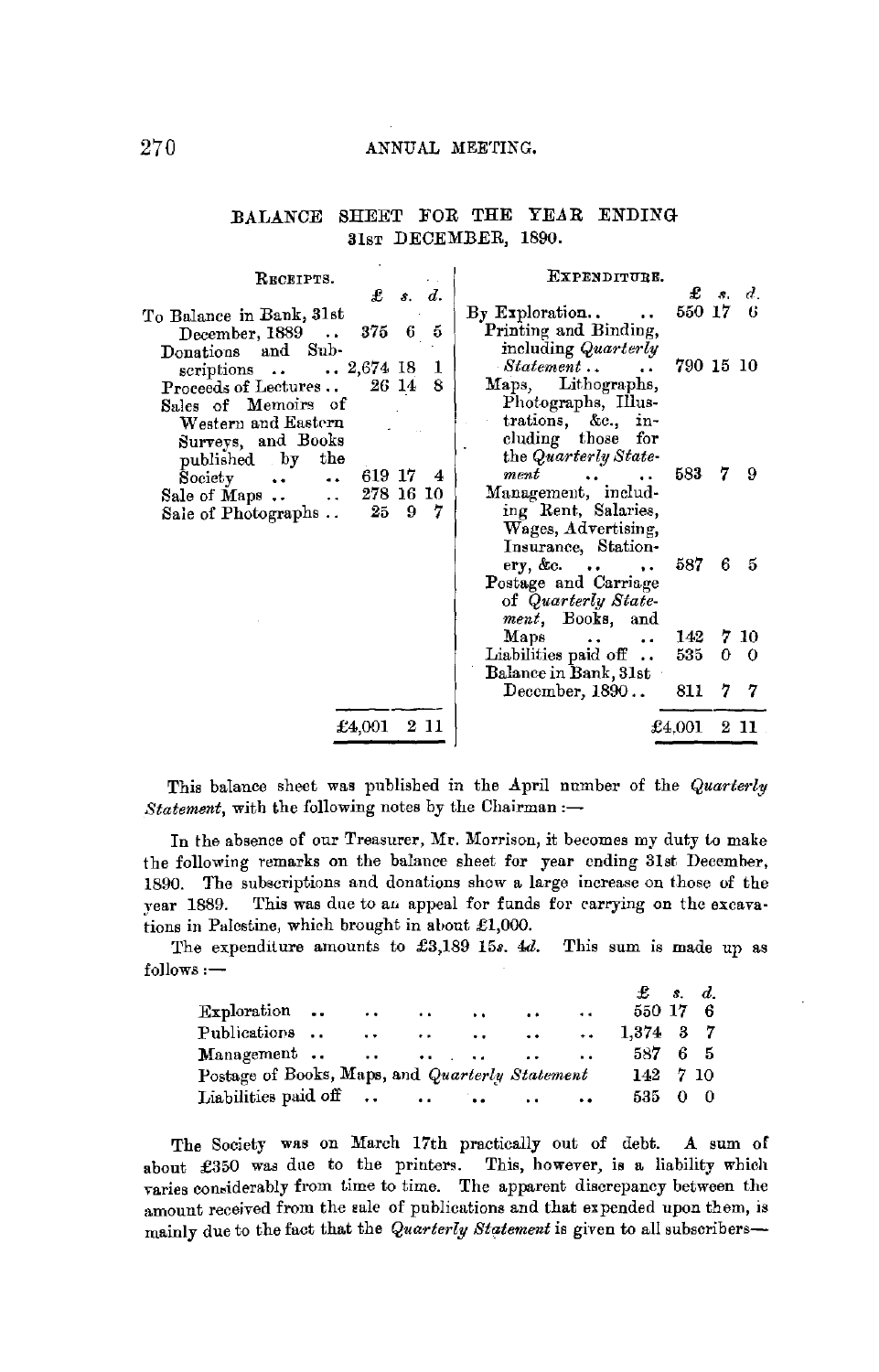an arrangement which gives stability to the Society, but costs between  $£300$  and £400 a year. When allowance is made for this, it will be found that the difference is very slight ; and indeed it disappears if the stock of maps and books in the hands of the Society be taken into account.

The CHAIRMAN.—The Report, I think you will see, indicates a steady continuance of work under some difficulties. The difficulties do not decrease as time goes on, in fact the Turkish Government becomes a little more suspicious, and the breaking up of the Siloam inscription has increased our difficulties, as suspicion has been created on all sides ; yet, considering the nature of our work, I think the Report will be regarded as satisfactory from the large number of persons who have been interested and are steadily working to increase onr knowledge in the direction in which we want it to be increased. I shall be glad if any gentleman will make any remarks on the Report before I put it to the meeting.

SIR FREDERICK GOLDSMID.-I venture to say, as a comparative outsider, that the Report appears to me most satisfactory, and especially so in this respect-that I have always considered that where it is necessary to keep a Quarterly Statement of any Society published every year, and certainly one like the Palestine Exploration Fund, in a short time subjects must to a certain extent become more or less exhausted, but I must say that the Palestine Exploration Fund has always struck me as having resources which no other Society that I am aware of can muster. It seems to me never to come to the end of matters of interest, and the last number of the *Quarterly Statement* and the previous number are to me most interesting document;, I see no falling off, no lack of interest in the publications of this Society, so much so that my own impression, without reference or talking to other people on the subject, has been, what a misfortune it is that the work of the Palestine Exploration Fund is not better known among educational establishments in this country. I cannot help thinking that in public schools, and in other educational establishments, something more ought to be known of the work of this Fund. I believe that it would draw young men to the study of the Bible in what I may term a pleasing and agreeable way, instead of this being done by compulsion, as it were. Unfortunately, one must use the word "compulsion" even with so great a subject as the Bible, but in works like that of the Palestine Exploration Fund you draw students towards the Bible almost imperceptibly, and therefore if it were possible to introduce it into the curriculum of schools or of educational establishments a very great advantage would be conferred. I must beg pardon for being perhaps rather irrelevant and even for getting up and speaking at all ; for although you have done me the honour to put me on the General Committee, and I think it a very great hononr, still I am a comparative outsider, because as I live in the country I have not been able to attend the meetings of the Society, and I can only feel my interest in the distance, as it were. (Cheers.) I beg in conclusion to move the adoption of the Report.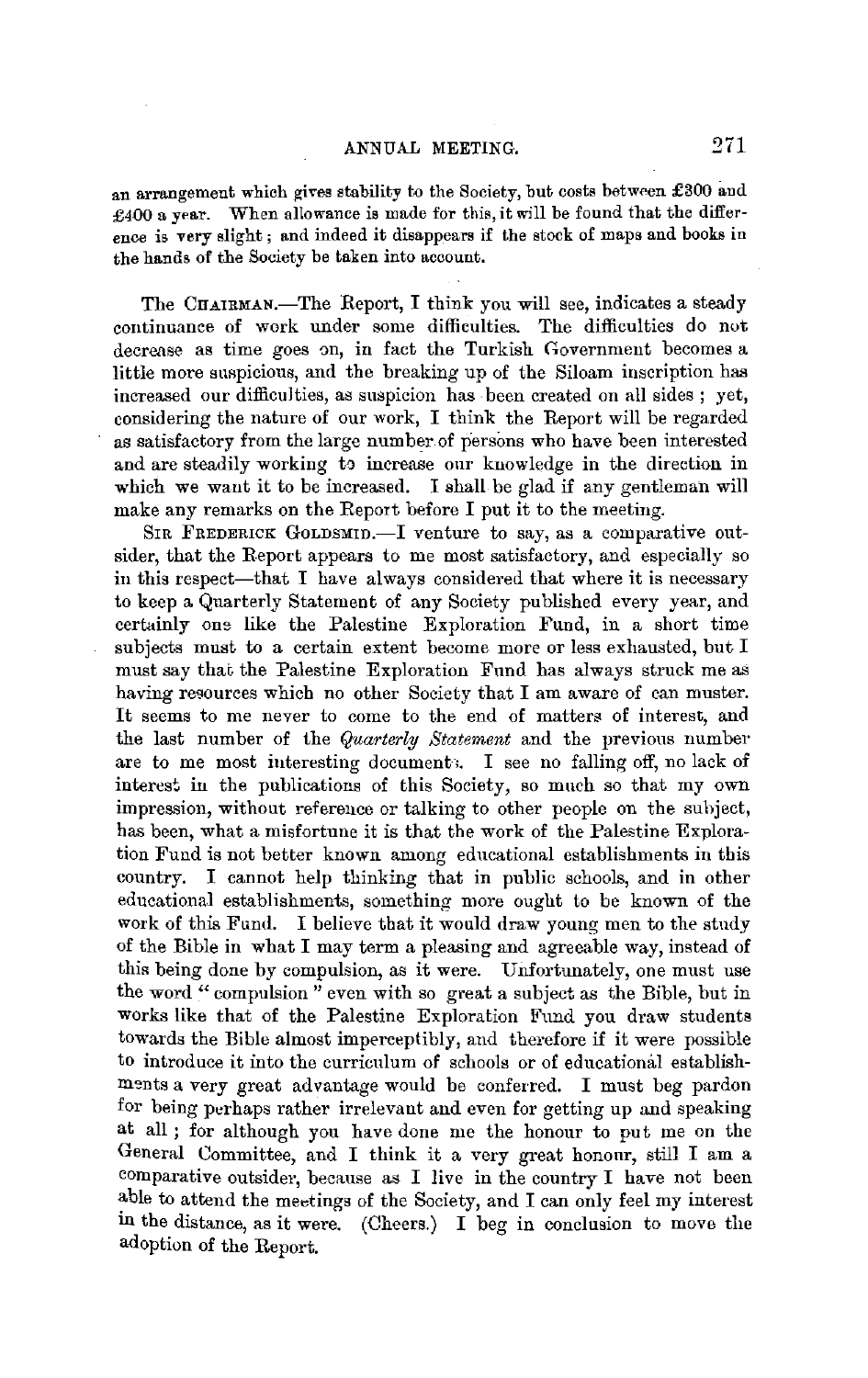The Rev. A. Lowy.—As one of the old men in this room—one of the oldest men in this room, I venture to say a few words. In the first place this Report, which is so highly interesting, certainly deserves every possible support. The previous speaker has hit upon a point which has very often struck me as a matter of regret. There is no question that this Society does a great service underground and overground. There is an immense amount of knowledge being brought to light which has been hitherto buried under the earth. In addition, I believe, though it is not intended, the Society is really a precursor of an improved state of civilisation in Palestine, because the Society, in its valnable publications, draws attention to the condition of the modern occupants of the country, and many suggestions which are incidentally offered in the publications will help to improve the condition of the people. But I shall call attention to the lack of sympathy which, on the part of the public, seems to exist with regard to this Society. However well it may be supported, it ought to be supported infinitely better. I take the liberty of throwing out a hint-I won't call it a suggestion. It seems to me that if you had periodical meetings, giving lectures on the work of the Society, it would be of very great advantage in every way. I recollect the ancient Mohamrnedans used to call the Israelites "Ahl el Kitab," meaning, the religionists, the people who cultivate the Scriptures; but some Mohammedan writers take that as a kind of ridicule. They state that the Israelites confined themselves to writing only, and it seems to me that if this Society, in addition to its valuable writings, were also to offer us, periodically, valuable lectures, not speeches, but lectures, it would draw. There are a great many persons who, in these days, when we are so overdone with literature, would much rather hear a lecture than read one. And so if it should be thought fit on the part of the Executive to give periodical lectures, at most, say, once a quarter-not once a month-it would draw a great many persons who are at present outsiders. With this observation, I cordially second the motion which has been proposed. (Cheers.)

The REV. W. J. STRACEY.-It strikes me, sir, that the change of rooms is a very great improvement. I think it brings the Fund so very much more into public notice than where it was stuck down close to the Thames Embankment.

Mr. GUY LE STRANGE.-I venture to make some small suggestion, especially after what Sir Frederick Goldsmid has said. It seems to me that it would be a g00d thing to have in the *Quarterly Statement* something in the form of "Notes and Queries;" that is to say, that there might be, a little by itself, a part for queries and for answers. Several times latterly in the *Quarterly Statement* questions have been asked and I have often very much regretted that answers have not been given to them, and I think perhaps that more attention would be called to the queries if something in the form of the publication of "Notes and Queries" were adopted, if there was a page of the *Quarterly Statement* set apart simply for queries. I don't know whether that would be possible.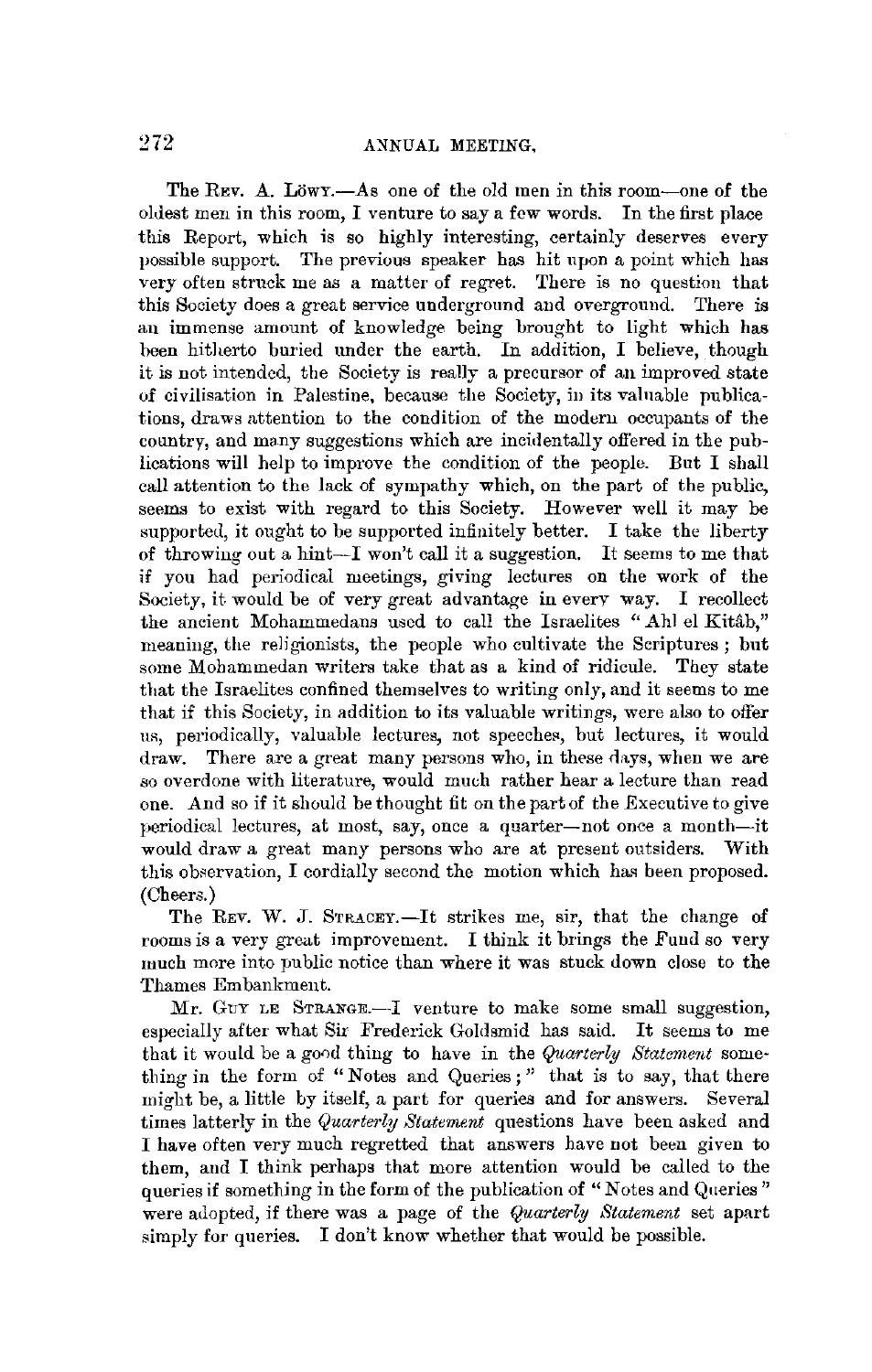The CHAIRMAN.-The Editor is here, and I have no doubt he will make a note of what you are saying, but we must leave the Editor to deal with that.

Mr. GUY LE STRANGE.-It would certainly bring the Palestine Exploration Fund into greater notoriety if it were known, if it were forcibly brought before people, that through the *Quarterly Statement* they could ask questions on Biblical subjects, and on Archaeology.

The CHAIRMAN.--Before putting this motion, I should like to say the gentleman who has moved it has touched upon a subject that has often been before the Committee, how and in what manner we could bring our work before the schools with the view and the object that he has mentioned. Our Treasurer, Mr. Morrison, has often spoken on that subject. It still is in our minds that we want both sides of the Jordan thoroughly explored and mapped for schools ; we don't like to see the one side more complete than the other. But there has been a little difficulty, which I believe has been before the meetings on a good many occasions, and I daresay it will continue till we shall at last succeed in some way in doing what we want to do. As to the gentleman who has seconded the motion, up to the present moment we have had no rooms to give lectures in. We have now got a room such as we never had before, and we are surrounded by something that is very interesting in our Museum. With those remarks I now put the resolution before the meeting.--Carried unanimously.

The REv. MR. STRACEY moved the re-election of the Executive Committee.

Mr. Rogers.--I have pleasure in seconding the motion.

The CHAIRMAN, having put the resolution to the meeting, it was carried unanimously.

The CHAIRMAN.-Then, gentlemen, I have to ask you to give your best thanks to Mr. Schick. Mr. Schick neglects no opportunity of doing that which the Committee wishes. There is not a bit of ground opened in Jerusalem, there is nothing found there, but he has his eyes upon it, and, if possible, supplies us with the information quite truthfully. I would ask you then to give Mr. Schick, as you did last year, your thanks for his continued efforts, and the faithful reports which he has made to the Fund.

The resolution was seconded, and carried unanimously.

The CHAIRMAN.-Then, gentlemen, Mr. Bliss has only been one year with us, but his letters tell you that he is earnest. He had some experience with Mr. Petrie in Egypt, before he went to Palestine, and I hope that in the future he may outdo Mr. Petrie himself, but he has got to win his spurs in that respect. I should like to thank him for the efforts he has already made.

This vote of thanks was seconded **and** carried unanimously.

The CHAIRMAN.-Now, gentlemen, in the Report there is a statement about Mr. Armstrong. I should like you to look in that corner of the room at that raised map. I am deeply indebted to Mr. Armstrong, for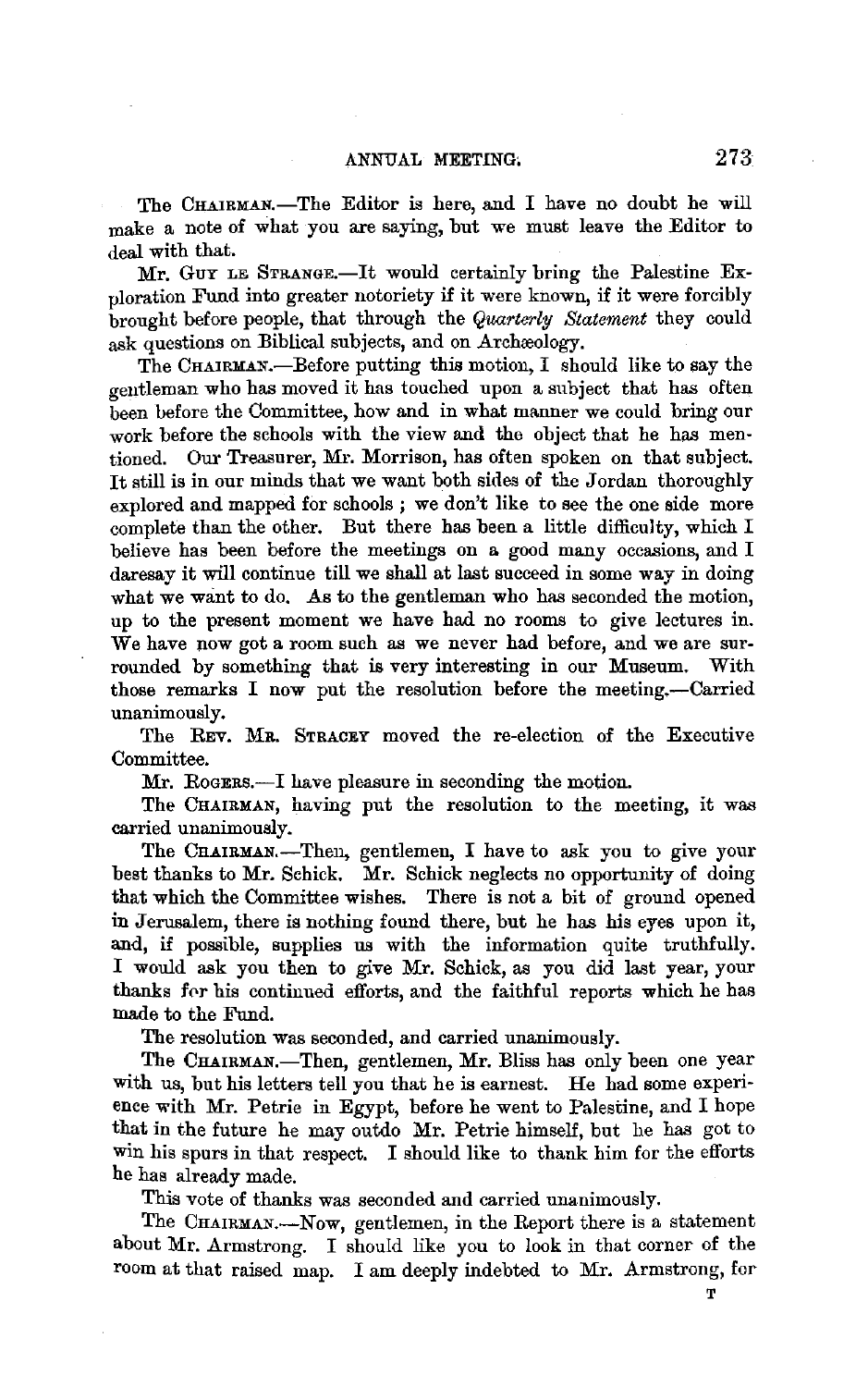were there no one here in whom *I* could place implicit confidence, I should have no easy mind. I should be constantly coming here with great effort to myself ; but with Mr. Armstrong about it is different. I would therefore ask you to thank one so faithful as Mr. Armstrong has been, to *give* him your best thanks, and to express our hope that he may continue to discharge his duties to our satisfaction as well as he has done in the past.

This vote was seconded and carried unanimously.

The CHAIRMAN.-Then there is the Honorary Secretary. There are two telegrams waiting for him to-day. Something has prevented Walter Besant being with us. He fully intended to be here, but he is not here. He is a busy man. Sometimes, I think, taking too much upon his hands, for it may close a useful life too soon. I ask you to thank our Honorary Secretary for the time he has *given* to us, and the interest he still takes in our success.

The vote was unanimously accorded.

The CHAIRMAN.-And lastly, though not least, there is the Editor of our *Quarterly Statement.* Not a word that has been said about the Notes and Queries, or in what way the *Statement* can be improved, will have fallen upon ears that have not listened, and he will think and see whether the proposal can be carried out. I need not say how and in what manner the *Quarterly Statement* is conducted. I was delighted to hear one speaker remark that it is read with interest. The *Statement* ought to have a more extensive reading, but I meet with it at times where I do not expect it, and find that the effects of our *Quarterly Statements* are of the most beneficial character, that they do guide people to the reading of the Bible, and the study of the Bible. Persons who in their schooldays looked upon the Bible as a book of punishment which they were compelled to read are now looking upon it as a book of pleasure to be studied and thought of. It is a great thing that all our work in Palestine has tended to confirm every year the accuracy of the Bible. I wish we could have more subscribers. We should then be more powerful. Every expenditure is made with economy, strict economy. I do look into the expenditure of all monies for every purpose. I am in a position of trust, and if subscribers should call upon me at any time to *give* an account of that trusteeship, I am always prepared. There is money that has come in for the excavations very well indeed. We have carefully and economically used that money, and we have done a very great deal with the money. I am certain that will be the general impression. Gentlemen, I thank you very much for your attendance to-day. I thank you for the kind observations you have made to help this Society. I do not know that there is anything more to say. Our meeting is completed, and I hope that at our next annual meeting every one of you will be present, and that we shall have a good account to *give* of the year's work.

The vote was unanimously approved.

 $Mr. J. D. Crace. - Before the meeting breaks up I should like to ask$